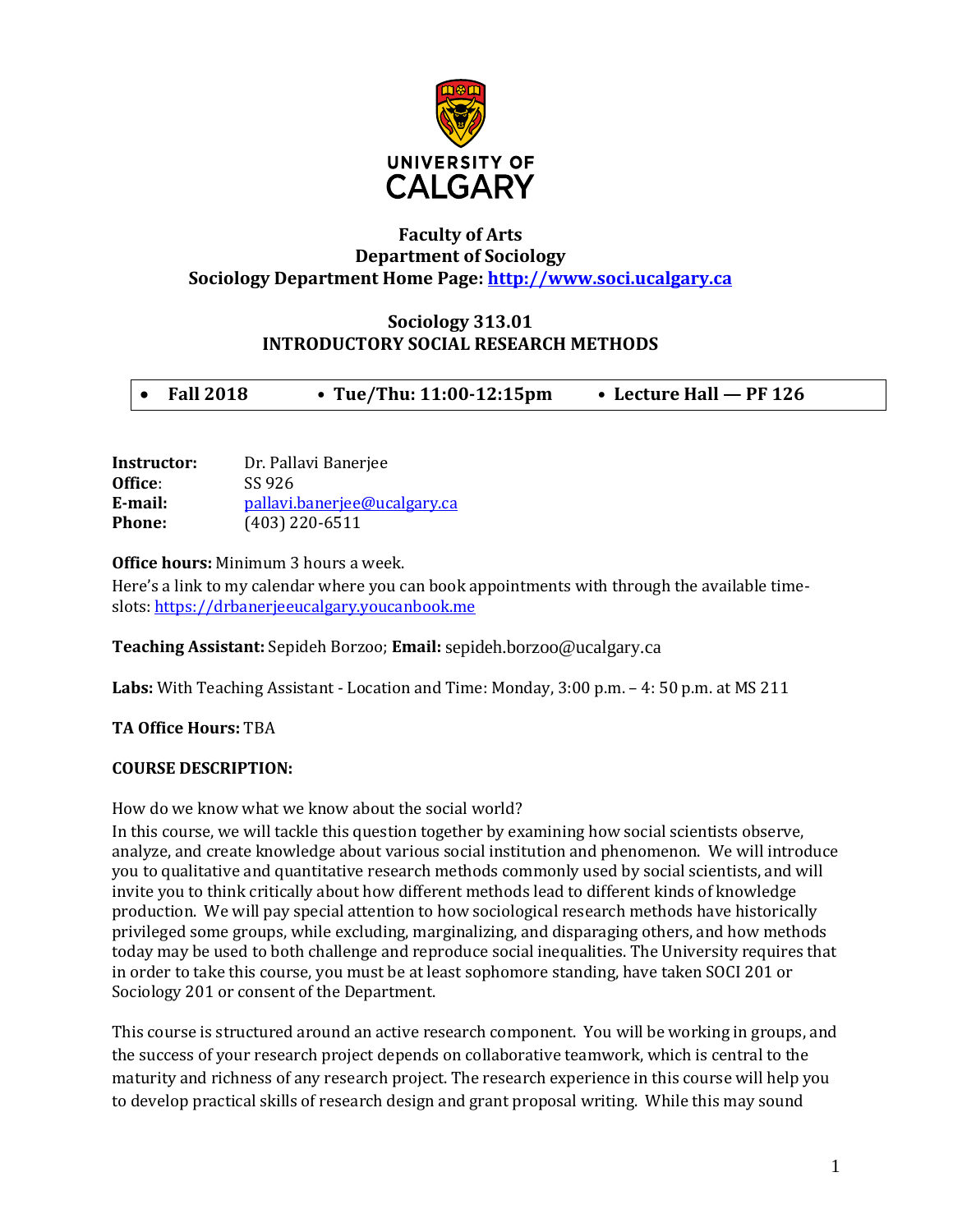daunting, we will be helping you with the development and writing of your grant proposal each step of the way.

# **COURSE/LEARNING OBJECTIVES:**

This course is designed to provide you with as much hands-on experience with research methods commonly used by social scientists as possible. In this course, we will be:

- (1) learning about and practicing qualitative and quantitative methods,
- (2) exploring how science is produced and what ideas or conditions influence science,
- (3) critically thinking about existing scientific research methods, and
- (4) producing a research proposal. We will do this through a variety of hands-on activities, including designing studies, doing research, and examining scientific literature.
- (5) develop practical skills of research design and grant proposal writing through that.
- (6) We will be focusing on ethics of research, critical epistemologies and methodologies in this course, which are relevant to other fields as well. We will encourage you to apply the methodological tools you learn in this course to your own research interests, and to the knowledge claims you encounter in other courses and in your everyday lives.

# **COURSE MATERIALS**

Readings are assigned from two sources:

• Alan Bryman, Edward Bell, and James J. Teevan. 2016. Social Research Methods, Fourth Canadian Edition. Toronto: Oxford University Press. (Available at the Campus Bookstore)

• Seven online journal articles (links and pdfs provided on D2L). *Please note: You need to be logged in to U of C library for the links to work.* 

# **COURSE REQUIREMENTS, EXPECTATIONS AND GRADING:**

You will be responsible for *all* readings specified in the course outline, as well as *all* lecture materials (including films, guest speaker presentations etc.)

*Students will be expected to keep up with the assigned readings for each class period*. The reading load is not excessive, but does require you to plan ahead to get it done. If you want to do well in this class, you must not only complete the readings, but take time to critically think about them before you come to class. **\*NOTE\*** *I reserve the right to add additional readings OR drop readings as they fit the progression of the course. Coming to class will be the best way to make sure you are up-to-date on such readings.* 

*You will be expected to take notes on readings prior to coming to class*. These notes are designed to summarize key points and should include some of your own questions or analysis of the readings. I will regularly invite students to ask their own questions based on the readings or lectures. I regard lectures and discussions as a supplement to what you are reading. At times, the lectures will seek to clarify and crystallize some of the reading material. At other times, however, the lectures will add to or historicize what you are reading. *Attendance in class will likely be the single most important factor in your ability to do well in this course.*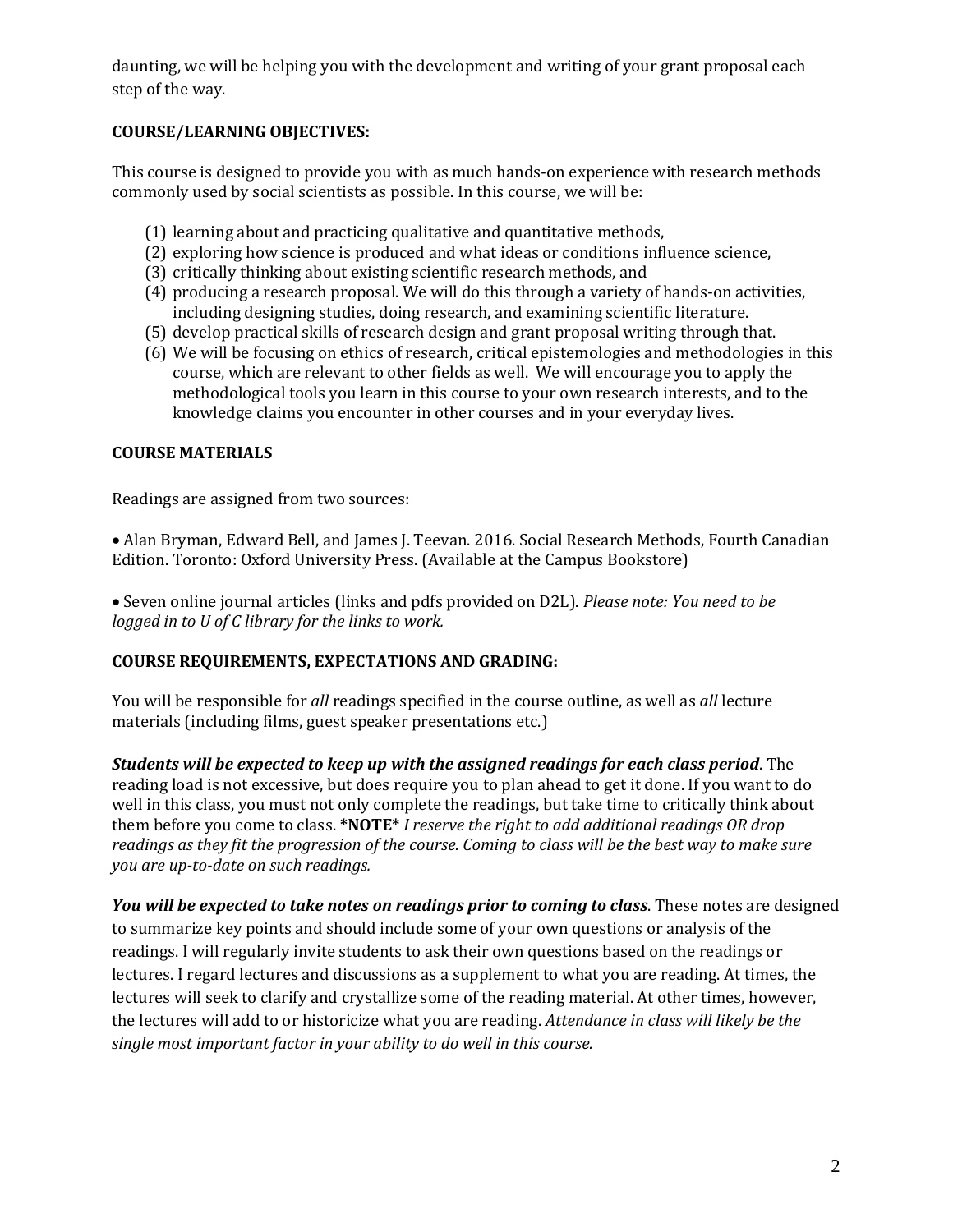## **Midterms and Final Exam:**

In order to evaluate your knowledge of course material, three tests are assigned (two midterms and one final exam). These tests will NOT be cumulative. The midterms will be written during regular lecture time and the final exam will be scheduled for the exam period. The tests will involve a combination of multiple choice, true and false, and/or short answer questions. More specific information on the exact format of the tests will be provided later in the term.

# **Lab Exercises:**

The labs are designed to give you practical experience with the various research methods discussed in class such as conducting interviews and fieldwork and analyzing media clips and images. While attendance will not be taken at labs, you will be expected to submit the results of your lab exercises (typically in the form of rough, handwritten notes) to your TA at the end of the lab. Results from the exercises will be graded on a pass/fail basis. Combined, all of the lab exercises constitute 10% of your grade. A detailed schedule of labs and lab exercises will be provided on D2L. Labs will also be used to prepare you for the research grant proposal paper assignment. The prep work for grant proposal paper assignment is valued at 10 % of your entire grade. This will also be graded on a regular scale.

# **In-class Activities:**

These are in-class group activities that you will do every week. The goals of these activities are to help us interact with the methods on a more hands-on basis. It will also give you can opportunity to work with one another and brainstorm the method in question.

# **Team Research Grant proposal:**

We will stage a mock grant competition as part of this course. In order to receive funding to do our research, sociologists must write proposals to be reviewed by grant committees, usually composed of experts in the field. These proposals explain what we hope to accomplish, why our research matters, and how we plan to carry it out. The grant committee then selects the strongest proposals for funding. Detailed instructions on the assignment will be provided on D2L.

You will work in teams of two to three people to complete a research proposal modeled on an actual grant competition. You will submit a written proposal on the last day of class but will work throughout the semester to build up to it. Your professor and TA will select five best proposals that will be reviewed by an outside grant committee that will recommend two proposals for "funding" (prize TBD). We will announce the winners of the competition during finals week.

## *Winning the competition will have NO bearing on your grade. Teams whose proposals are not selected for funding will have an equal opportunity to earn an "A/A+," provided all criteria are met as specified in the instructions.*

Because grant decisions are heavily swayed by the caliber of your research methods, this is an opportunity for you to demonstrate what you have learned about research methodology and knowledge production in the social sciences, and to consider how some of these principles might work in an actual research environment. This assignment will also familiarize you with the process of grant writing, which is an important skill in many professional settings.

You will be submitting the grant proposal on Dropbox in D2L NO LATER than Dec 8, 6:00 p.m. **Grant Proposal Prep Work** 

*Due in labs and each assignment will be graded on a two-mark scale (Satisfactory and Not*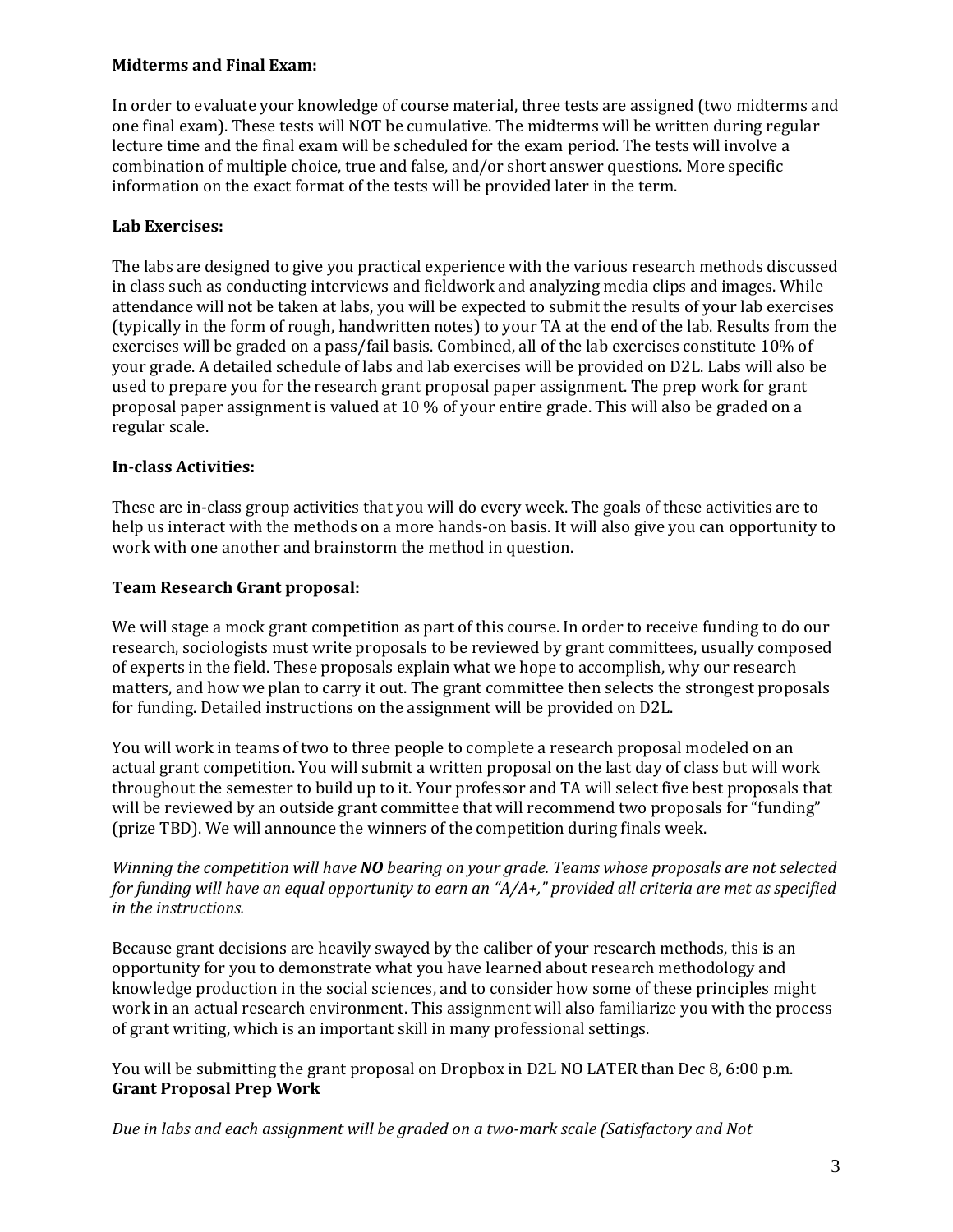*Satisfactory). Your final grade for the prep work will be an average of what you receive on each of the assignments. If you miss any part of the prep work, you will not get points for any of the parts. It's important that all members of the team show up in lab for the prep work. Please also NOTE that the mark you receive on these assignments have NO bearing on your mark for the final grant proposal. But, if you have an excellent final grant proposal and your prep work is not up to mark, you will still get full points for the prep work because you will have demonstrated improvement and growth.* 

Note: You can do as much or as little with the prep work. What we mean by this is that you can provide a well-thought out outline for each of the assignments or you can write the entire section in detail. The feedback you get on these assignments will help you shape the final grant proposal. You can use anything you write for the prep work in your grant proposal.

*Assignment 1: Short Research Proposal:* Finding the Research Question and the Case—What is your research question, and why is it an important one? What is your empirical case, if you have one? Why is it a good case to answer your research question?

This is to be done in groups during lab time. Your TA will tell you what to do and we'll be uploading a preparation guideline on D2L one week before the lab. This is a step that will guide you toward the completion of your research proposal for the grant competition. You will do this during lab in Week 3.

*Assignment 2: Article summaries:* Each team member is required to find and summarize **at least** two academic articles or one book that is relevant to the topic of your grant proposal. You should ideally do more. The articles or book that you summarize must be written in the last 15 years, must be a scholarly source. Your TA will tell you what constitutes an academic source.

Your summary should identify the research question, the methodology, and the key findings of the article, as well as a couple of sentences about why the article is relevant to your group project. Your citation should be in ASA format, which you can find in the ASA style guide linked to our course D2L site and here: [http://lib.trinity.edu/research/citing/ASA\\_Style\\_Citations\\_4.pdf](http://lib.trinity.edu/research/citing/ASA_Style_Citations_4.pdf)

The summary is due in lab (deadline on D2L in lab assignment) and should be no more than one page in length. Please bring enough copies for everyone on your team. You will have lab time to read and discuss the summaries provided by all team members. You will then work together to weave these summaries into a short literature review, which is an important part of your grant proposal. You will do this during lab in Week 8.

*Assignment 3: Research Methodology*: You will be discussing in your groups, the best research methodology for your research proposal. Your discussion question is: what is the methodology that you will be using to answer your research questions? What is your epistemological approach to doing the research and why? You will then work in your groups to write up a step-by-step plan for how you will collect your data. Three four things that you must include in outlining your methodology are as follows:

- a. Describe the population you are interested in, and how you will derive a sample from this population. Provide a justification for who will be included in and excluded from your sample.
- b. Explain the specific method or methods you will use to collect data from your sample. (E.g., will you conduct interviews? Ethnography? Participant observations? Telephone surveys? When and where will you do this?)
- c. Describe your epistemological approach and why you'd use it.
- d. Briefly describe your plans for carrying out your research methodologies. (E.g., who will you be interviewing/surveying? When and where will you be interviewing them/surveying them? How will you find access? Why have you chosen to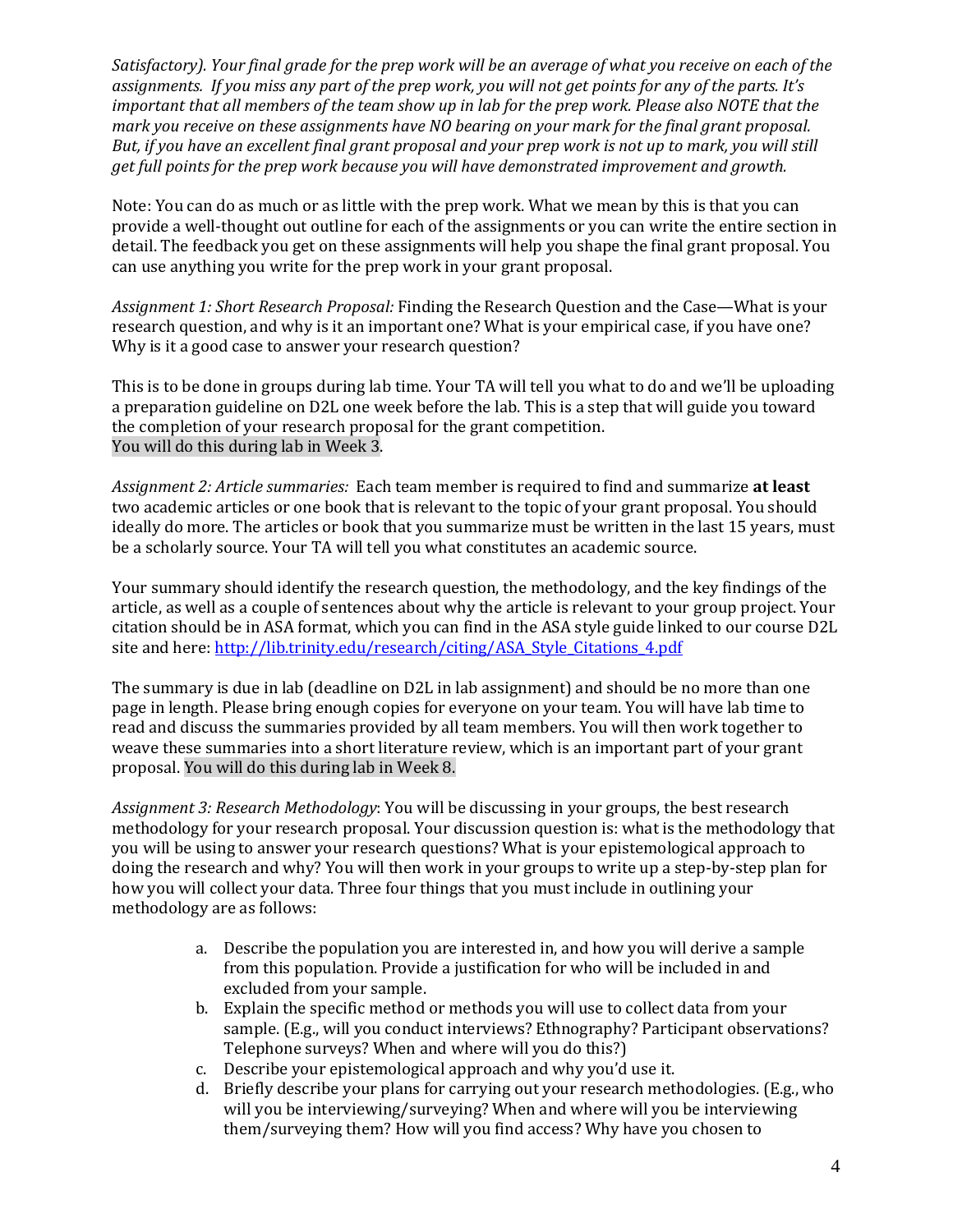interview/survey this person/population? These are just examples. If choosing content analysis, you will be answering similar questions for the content of your analysis).

You should also discuss and outline why have you chosen this particular methodology for your research? (One way to think about this is to assess if Sprague would agree with your methodology or not, that is, whether you are using a critical feminist methodology or not. You may also draw on the work of other methodologists, introduced to you in this or other courses.)

Are there any challenges or limitations of using the methodology that you have chosen? If so, what are they? You may put the limitations in bullet points so that you can develop them further in your final grant proposal.

You will do this during lab in Week 11.

*Assignment 4: Making the Budget and Timeline*: You will also use one of the lab hours to work on the budget for the grant proposal and timeline for the research. Please see the grant proposal description on D2L to prepare for this activity. You will be working in groups to complete this assignment. See LAB Materials on D2L for further details on the assignment. You will do this during lab in Week 13.

All of the prep work can be directly used and included in your final research grant proposals.

## **The course grade will be determined as follows:**

| In-class Activities 8%                          |  |
|-------------------------------------------------|--|
| Mid Term 1 (Oct 9). 15 %                        |  |
| Mid Term 2 (Nov 8) 15 %                         |  |
| Final Exam (TBA) $\dots\dots\dots\dots$ 15 $\%$ |  |
| Lab Exercises 8%                                |  |
| Grant proposal prep 4%                          |  |
| Research Grant Proposal 35 %                    |  |
|                                                 |  |

**B-**  $70 - 74.99\%$  2.7<br>**C+**  $67 - 69.99\%$  2.3

**C-**  $59 - 62.99\%$  1.7 **D**+  $55 - 58.99\%$  1.3

 $67 - 69.99\%$  2.3

## **Grades for these assignments will be assigned according to the following scale:**

| Grade |                | Percent range   Grade Point Value | <b>Description</b>             |
|-------|----------------|-----------------------------------|--------------------------------|
| $A+$  | $96 - 100\%$   | 4.0                               | Outstanding performance        |
| A     | $90 - 95.99\%$ | 4.0                               | Excellent-superior performance |
| A-    | $85 - 89.99\%$ | 3.7                               |                                |
| $B+$  | $80 - 84.99\%$ | 3.3                               |                                |

**B**  $\begin{array}{|l} 75 - 79.99\% \end{array}$  3.0 Good – clearly above average performance

 $\mathbf{C}$   $\begin{vmatrix} 63 - 66.99\% & 2.0 \end{vmatrix}$  Satisfactory - basic understanding

**F**  $| \leq 50\%$  0 Unsatisfactory performance

Letter grades will be assigned and submitted to the registrar based on the following scale:

*Please note that ALL tests and assignments must be completed to obtain a passing grade in this course. Please note also that final grades are NOT negotiable. No grade will be increased beyond what a student has earned during the term, and in the class.* **Reading for the class:** 

 $\mathbf{D}$  | 50 – 54.99% | 1.0 | Minimal pass - marginal performance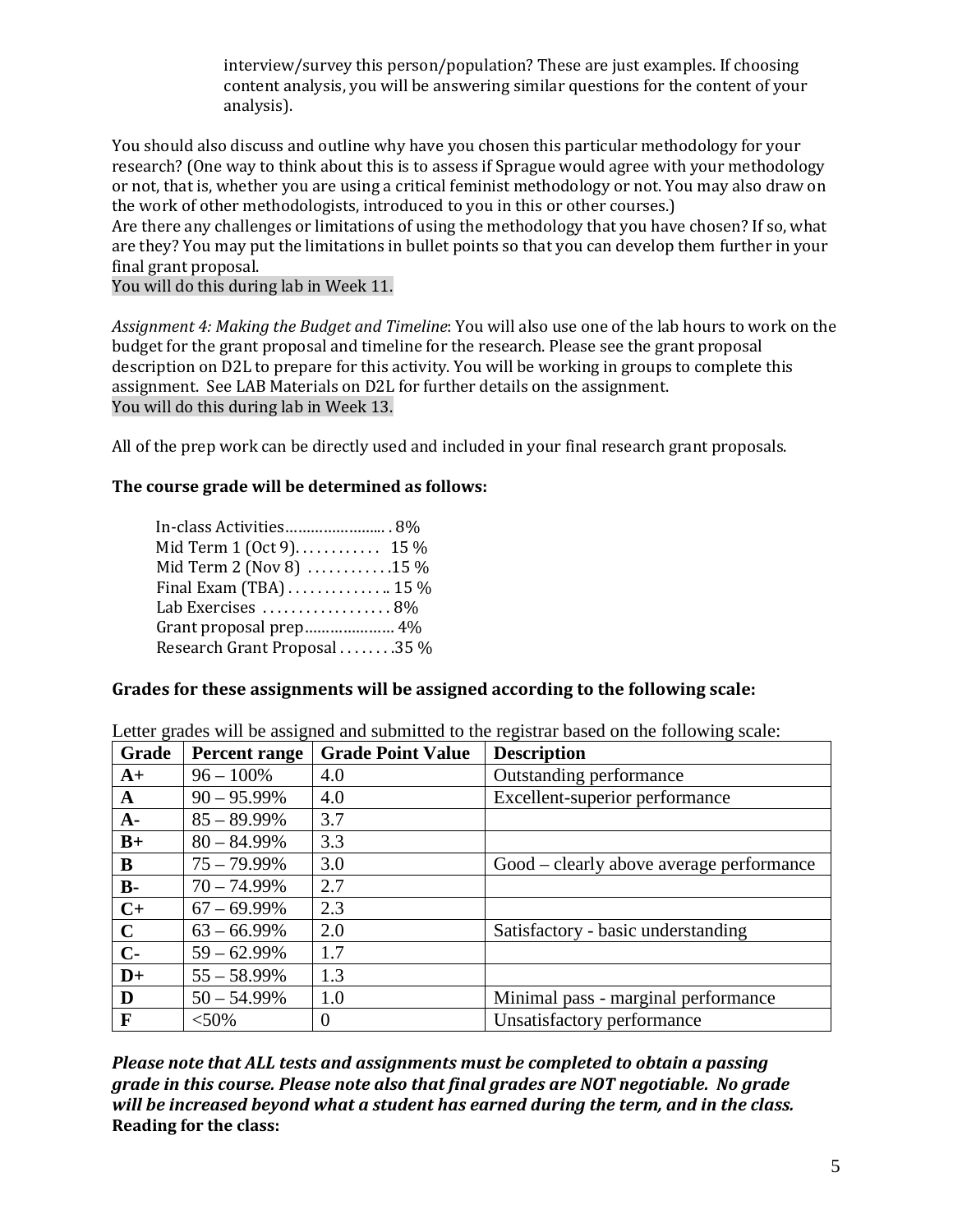## **NOTE\*\*\*: Nitpicking over marks and points is discouraged as this reflects the prioritization of the grade over learning. No late assignments/tests/papers are accepted without valid DOCUMENTED reasons.**

## **TENTATIVE COURSE TOPICS AND READINGS**

The following is a tentative schedule of topics for class discussion, the accompanying readings, and the test and assignment schedule. This schedule may be changed if unforeseen circumstances arise, or if topics emerge that seem to warrant more attention. Book chapters will be uploaded as Pdf in D2L. Links to journal articles are also provided on D2L.

## *Week 1 (Sept 6): Introduction to the course*

Lecture I: Introduction to the Course and methods

## *Week 2 (Sep 11– 13): Epistemology: How we know what we know*

Lecture I: Theory and Research Readings and introduction to Epistemology

• Reading: Textbook, Chapter 1: General Research Orientations

Lecture II: How we know what we know

• Reading: Pdf 1: Seeing Through Science: Epistemologies by Joey Sprague, Chapter 2 (pp. 33- 62, 2nd ed) in *Feminist Methodologies for Critical Researchers*

#### **Post a PDF scanned from a print copy (fair dealing)**

Discuss grant proposal and form research groups

## *Week 3 (Sept 18 – 20): Designing Research*

Lecture I: Whose methods, whose knowledge and Research Design

• Reading: Reading: Textbook, Chapter 2: Research Designs

Lecture I: Research Designs Readings:

• Reading: Textbook, Chapter 15: Breaking Down the Qualitative/Quantitative Divide

*Assignment 1# Research Proposal Prep Assignment: Due in Lab – Do not miss lab*

#### *Week 4 (Sep 25 – 27): Ethics of Social Science Research*

Lecture I an II: Ethics, Access, and Politics Readings:

• Reading: Textbook, Chapter 3 – Research Ethics

Lab Activity: Ethics Exercise

## *Week 5 (Oct 2 – 4):* **Quantitative Methods I**

Lecture I: Quantitative Research

• Reading: Textbook, Chapter 4: The Nature of Quantitative Research

Lecture II. Survey Research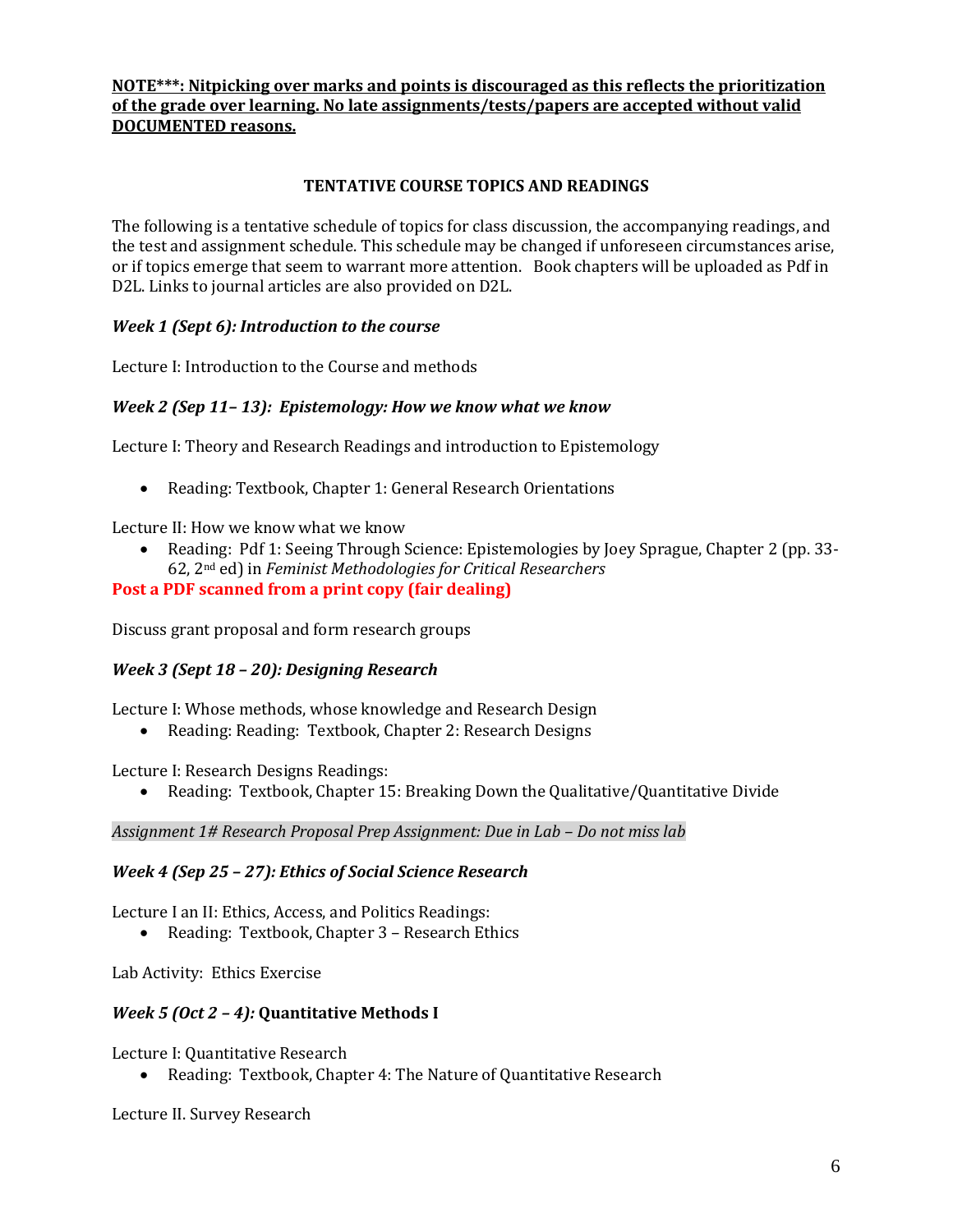• Reading: Textbook, Chapter 5: Survey Research: Structured Interviewing and Questionnaires

# **Week 6 (Oct 9 – 11): Midterm 1 Week**

# **Oct 9: In-class exam: Mid Term 1**

Lecture I: **Oct 11 –** Art of Quantitative Research Reading: Pdf2/Link2: Joudrey, A., and Wallace, J.E. (2009). Leisure as a Coping Resource: A Test of the Job Demand-Control-Support Model. Human Relations, 62:195-217 **Post a link or PDF** <http://journals.sagepub.com.ezproxy.lib.ucalgary.ca/doi/abs/10.1177/0018726708100357>

# *Week 7 (Oct 16 – 18):* **Introduction to Qualitative Research I**

Lecture I: What is Qualitative Research

• Readings: Textbook, Chapter 9: The Nature of Qualitative Research

Lecture I: Ethnography

• Reading: Textbook, Chapter 10: Ethnography and Participant Observation

# *Week 8 (Oct 23 - 25): Qualitative Research II*

Lecture I & II: Case Studies and Ethnography and Insider/Outsider Perspective in Qualitative Research<br>Represent

• Reading[: Link 3:](mailto:http://journals.sagepub.com/doi/abs/10.1177/0891241614568191) Ray Ranita: 2015. Exchange and Intimacy in the Inner City: Rethinking Kinship Ties of the Urban Poor in Journal of Contemporary Ethnography 45 (3).

## **Post a link or PDF**

<http://journals.sagepub.com.ezproxy.lib.ucalgary.ca/doi/abs/10.1177/0891241614568191> **And**

• Reading: Pdf 3: Davis Georgiann, 2015. Introduction: "You're in the Monkey Cage with Me" in *Contesting Intersex: The Dubious Diagnosis.* NYU Press. Pp. 1-25

# **Post a link only**

[https://nyupress.org/webchapters/davis\\_intro.pdf](https://nyupress.org/webchapters/davis_intro.pdf)

*Note on how to read the articles for Lecture II (Link 3 and Pdf 5):*

- Read the abstract
- Read the Methods Sections
- Skim the findings
- Read the conclusion

*Assignment 2: Research Proposal Prep Assignment: Article Summaries Due in Lab – Do not miss lab*

# *Week 9 (0ct 30 – Nov 1): Qualitative Interviewing AND Unobtrusive Methods*

Lecture I: Lecture I: Qualitative Interviews Readings:<br>
• Te

- Textbook, Chapter 11: Interviewing in Qualitative Research
- Pdf 4: Pallavi Banerjee. "Only the snobs go to the mosque": Muslim Immigrant Bangladeshi Women and the Politics of Gender, Class and Religion Instructor's own work

*Note on how to read the article Pdf 4:*

• Read the abstract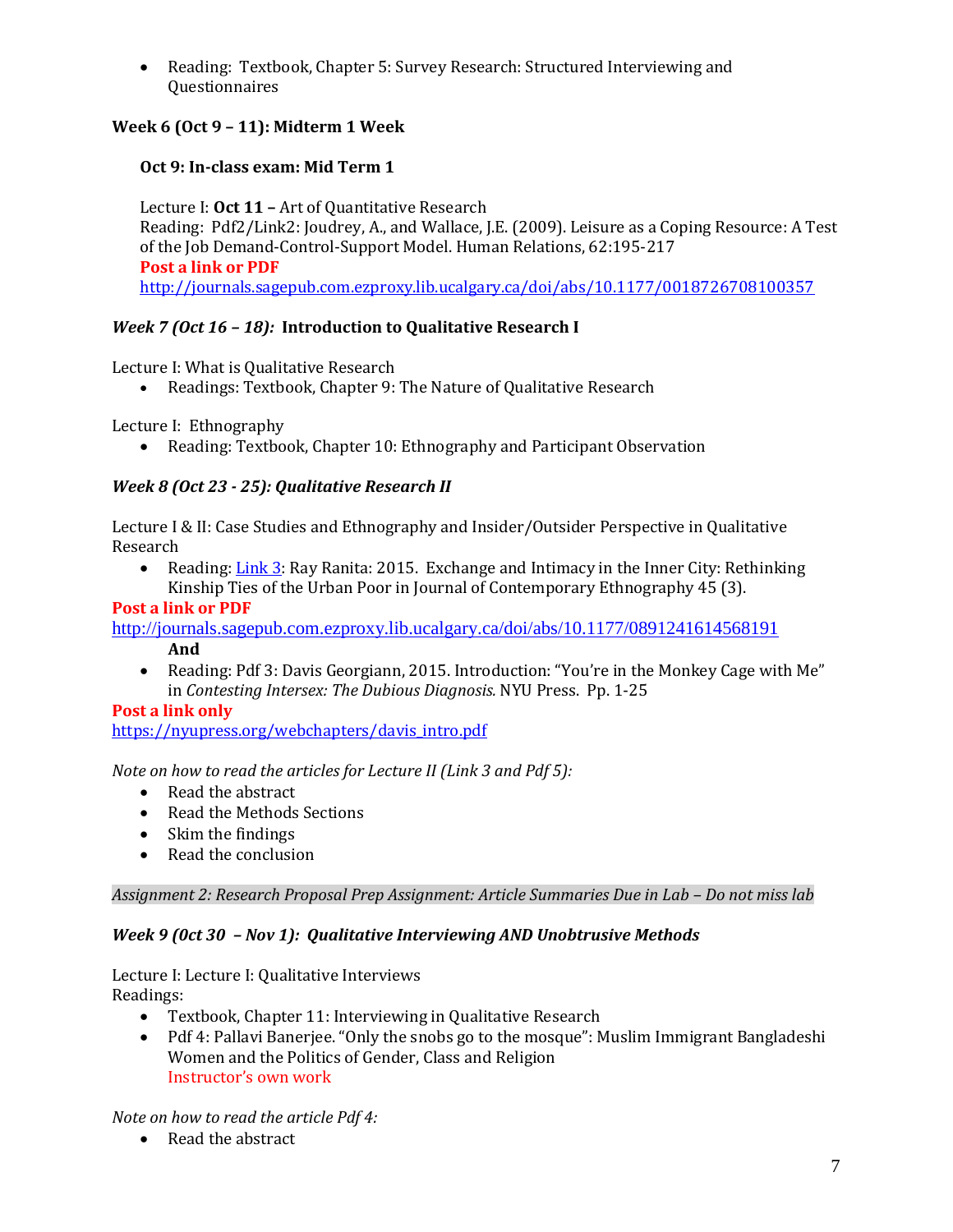- Read the Methods Sections
- Skim the findings
- Read the conclusion

Lecture II: Unobtrusive Sources of Data / *Historical Comparative Methods*

• Readings: Textbook, Chapter 8: Other Sources of Data

# *Week 10 (Nov 6 – 8): Midterm 2 Week*

Lecture I: Finish lecture on Unobtrusive Sources of Data / *Historical Comparative Methods*

• Readings: Textbook, Chapter 8: Other Sources of Data

# *Nov 8:* **In-class exam: Mid Term 2**

# *Week 11 (Nov 13 – 15): Qualitative Sampling*

Lecture I: Qualitative Sampling

• Readings: Link 4. Mario Small (2009) "'How Many Cases Do I Need?' On Science and the Logic of Case Selection in Field Based Research." Ethnography 10(1): 5-38. **Post a link or PDF** [http://journals.sagepub.com.ezproxy.lib.ucalgary.ca/doi/abs/10.1177/146613810809958](http://journals.sagepub.com.ezproxy.lib.ucalgary.ca/doi/abs/10.1177/1466138108099586) [6](http://journals.sagepub.com.ezproxy.lib.ucalgary.ca/doi/abs/10.1177/1466138108099586)

Lecture II: Quantitative Sampling

• Readings: Textbook, Chapter 12: Sampling

*Assignment 3: Research Proposal Prep Assignment: Research Methods - Due in Lab – Do not miss lab*

# *Week 12 (Nov 20 – 22): Sampling (contd.) and Data Analysis*

Lecture I: Qualitative Data Analysis

• Readings: Textbook, Chapter 14: Qualitative Data Analysis

Lecture II: Quantitative Data Analysis

• Readings: Textbook, Chapter 13: Quantitative Data Analysis *Expert Guest Speaker: TBA*

# *Week 13 (Nov 27 –29) Conducting and Writing Up Research*

Lecture I: Conducting Research and Writing Research

- Readings: Textbook, Chapter 17: Writing up Social Research
- Readings: Textbook, Chapter 18: Conducting a Research Project (Skim both readings)

**Nov 29:** Lecture I: *Guest Lecture: Writing Coach/Expert from Student Success Center (Attendance Mandatory)*

*Assignment 4: Research Proposal Prep Assignment: Budget and Timeline- Due in Lab – Do not miss lab*

# *Week 14 (Dec 4 – 6): Reflection and Wrap-Up*

Lecture I: Analyzing Research and Writing

• Reading: Link 5 - [Choo, Hae Yeon. 2016. "In the Shadow of Working Men: Gendered Labor](https://www.academia.edu/27059112/Choo_Hae_Yeon._2016._In_the_Shadow_of_Working_Men_Gendered_Labor_and_Migrant_Rights_in_South_Korea._Qualitative_Sociology_29_4_353-373)  [and Migrant Rights in South Korea." Qualitative Sociology 29\(4\): 353-373.](https://www.academia.edu/27059112/Choo_Hae_Yeon._2016._In_the_Shadow_of_Working_Men_Gendered_Labor_and_Migrant_Rights_in_South_Korea._Qualitative_Sociology_29_4_353-373)

<https://link-springer-com.ezproxy.lib.ucalgary.ca/article/10.1007/s11133-016-9332-9>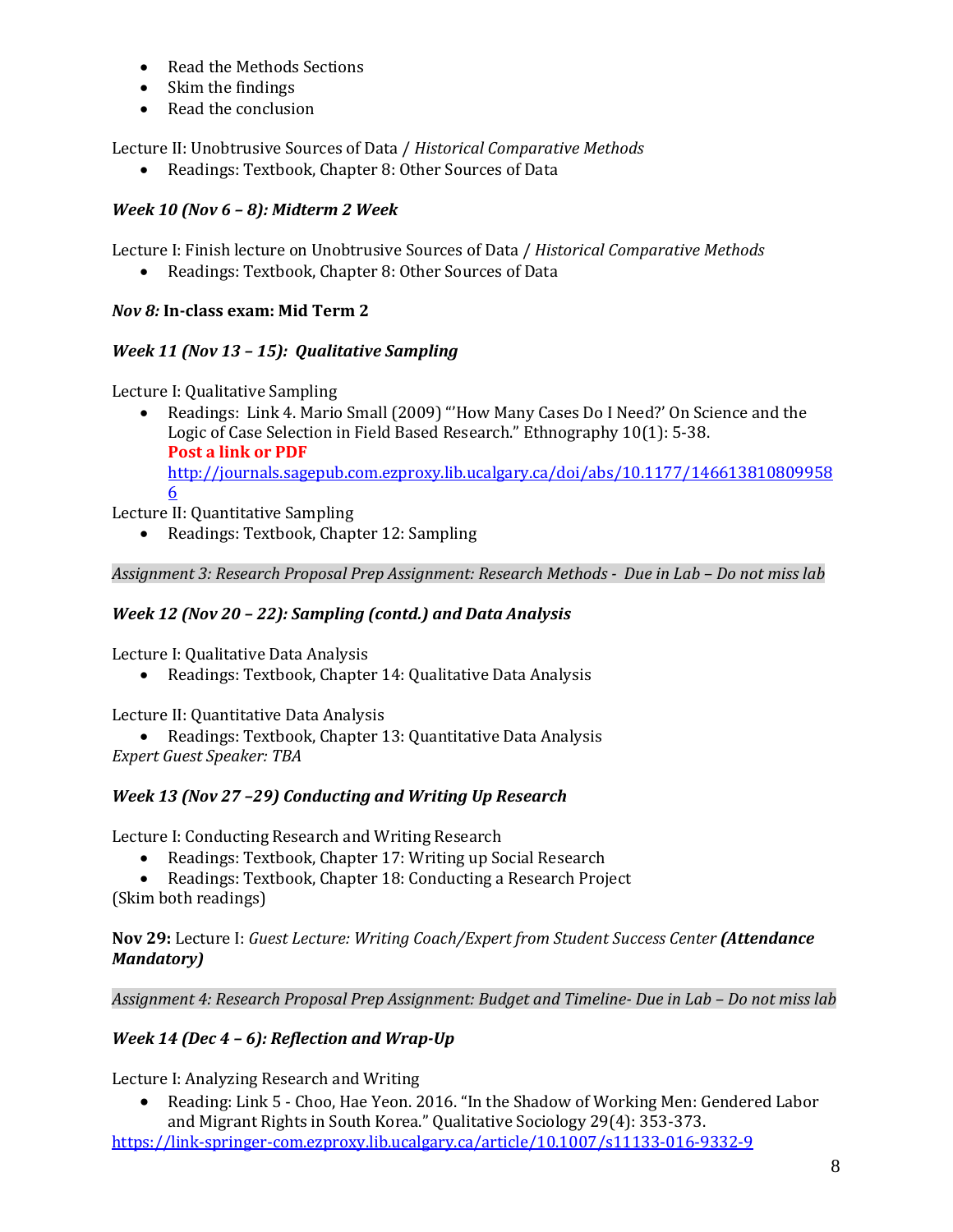#### **Post a link or PDF**

Dec 7: Reflection day/Exam Review and Wrap Up

## **Research Grant Proposal Due in Dropbox: December 7 by 6:00 p.m. – NO LATE PAPERS WILL BE ACCEPTED.**

#### **REGISTRAR SCHEDULE FINAL EXAM: DATE TBA**

#### **OTHER ADMINISTRATIVE INFORMATION:**

#### **Attendance Policy**

All students are expected to be present in every class. You won't be allowed to make-up for any in-class assignments including reading quizzes if you are absent. If you face any particular challenges that you believe will affect your commitment to this course, please make an appointment to meet with one or both of us at the earliest possible date. You may not be responsible for your circumstances, but you are responsible for letting me know when you need support. We are more likely to be able to assist you in dealing with your situation if we know about it early in the semester. I however cannot emphasize enough how important it is for you to attend class. **I cannot replicate class discussions for people who miss a class period! Also, make a friend to make-up for what you miss when you are absent from class.** 

#### **Grade Reappraisal**

*Within two weeks* of the date the exam/assignment is returned, students seeking reappraisal of examinations or assignments must submit a written response to me explaining the basis for reconsideration of one's mark. I will reconsider the grade assigned and will then book a time with the student to discuss his or her work and rationale. It should be noted that a *re-assessed grade may be raised, lowered, or remain the same.*

#### **Reviewing of Exam and Assignment**

Students will have **two weeks after the exams and assignments** have been marked and grades have been posted on D2L to review the exam. For instance, students cannot demand to review the first exam or analysis paper at the end of the term.

#### **Technology Use**

To minimize disruption in the classroom, all cell phones; tablets and other electronic devices must be turned OFF during class unless otherwise instructed. You may use your cell phones when I ask you to register attendance and/or reading quizzes through the TopHat learning tool. Laptops are permitted in the classroom BUT ONLY to take notes and to connect with TopHat. Research has shown that laptops bring down your own and your classmates performances and grades (I have posted the research on this on D2L under "Useful Links"). **(Permission to use LAPTOPS AND CELL PHONES may be withdrawn if they are used for anything else other than class purposes).**

#### **Email**

Students can contact me over email ONLY to make appointments or in case of an **emergency**. Please put your course number and section (Soci 471.03) in your email's subject line, **and include a proper salutation**, your full name, student ID, and a **proper closing** in the body of your email. *All emails violating customary email conventions will be ignored*. All other emails will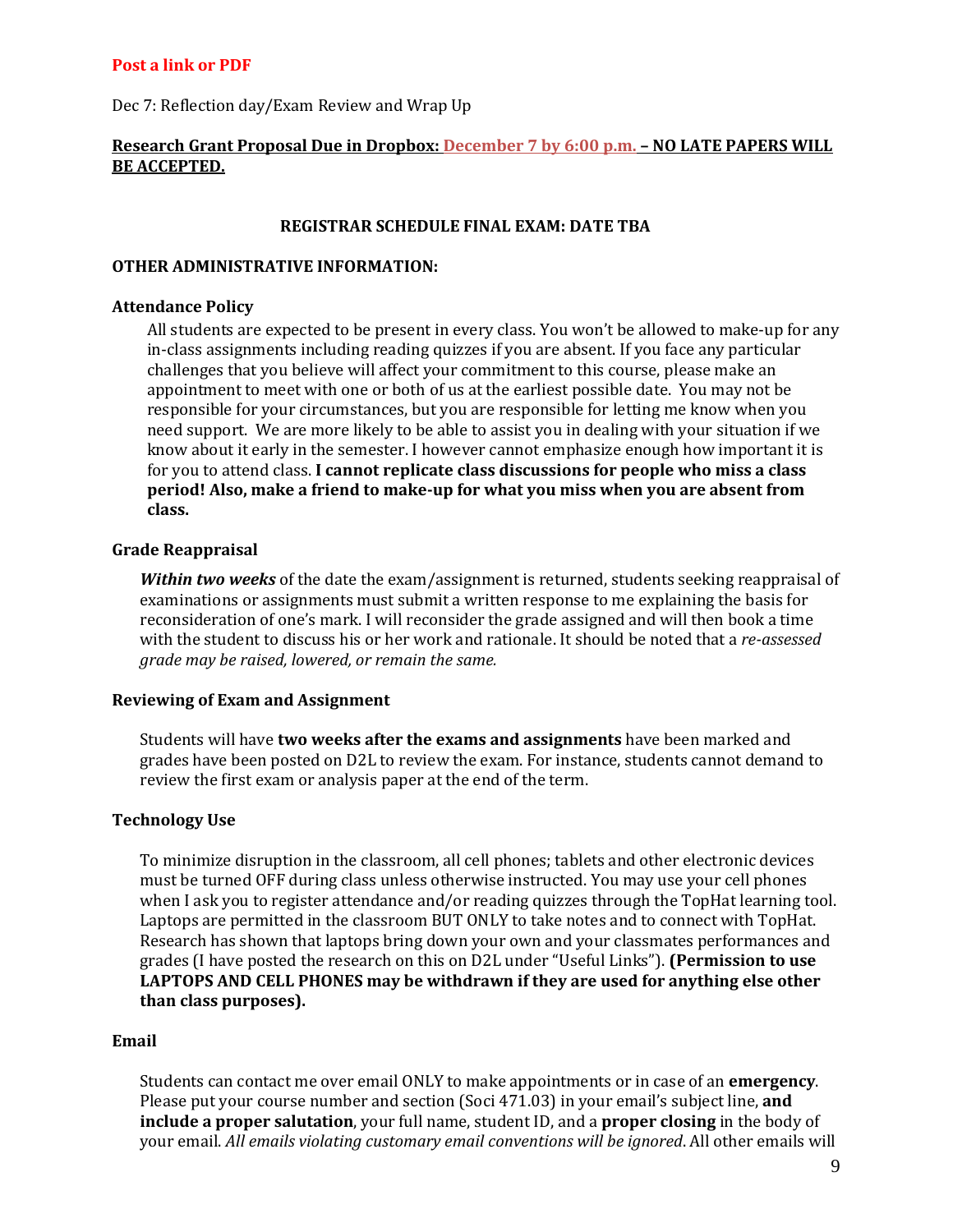be answered within one to two business day. I do not answer emails over the weekend. Please take that into account when emailing me questions pertaining assignments or exams, know that I **do not** discuss marks over email – any questions regarding marks needs to be addressed faceto-face. If you have a course-related question, please check the course outline first. Questions that can be answered by consulting the course outline will not be answered. *Also, please e-mail me for administrative purposes only, for example to set up an appointment. Please do not use email as a replacement for an office visit, if there is something you want to discuss.* **Questions about the course content and readings, concerns about grades, or any other personal issues should be dealt with in person during my office hours.**

**Here's an interesting article about email courtesy. Please read to know how to write professional emails. :** [https://medium.com/@lportwoodstacer/how-to-email-your-professor](https://medium.com/@lportwoodstacer/how-to-email-your-professor-without-being-annoying-af-cf64ae0e4087#.1mzg7xuiq)[without-being-annoying-af-cf64ae0e4087#.1mzg7xuiq](https://medium.com/@lportwoodstacer/how-to-email-your-professor-without-being-annoying-af-cf64ae0e4087#.1mzg7xuiq)

## **Handing in Papers, Assignments**

- 1. The main Sociology Department office does not deal with any course-related matters. Please speak directly to your instructor.
- 2. **Protection of Privacy:** The Freedom of Information and Protection of Privacy (FOIPP) legislation does not allow students to retrieve any course material from public places. Anything that requires handing back will be returned directly during class or office hours. If students are unable to pick up their assignments from the instructor, they provide the instructor with a stamped, self-addressed envelope to be used for the return of the assignment.
- 3. Final grades are not posted by the Sociology Department. They are only available online.

# **Emergency Evacuations**

In the case of fire or other emergency evacuation of this classroom, please proceed to the assembly point at **Educational Block – Food Court.** Please check these assembly point locations for all of your classes at:<http://www.ucalgary.ca/emergencyplan/assemblypoints>

## **Ethics Research**

Students are advised that any research with human subjects – including any interviewing (even with friends and family), opinion polling, or unobtrusive observation – must have the approval of the Faculty Ethics Committee. In completing course requirements, students must not undertake any human subjects research without discussing their plans with the instructor, to determine if ethics approval is required.

## **Academic Misconduct**

Please refer to the website listed below for information on University of Calgary policies on Plagiarism/Cheating/Other Academic Misconduct: <http://www.ucalgary.ca/pubs/calendar/current/k-5.html>

## **Deferrals**

When possible, please provide advance notice if you are unable to write an exam or complete/turn-in assignments on time. All requests for deferral of a course component due to health reasons must be accompanied by written documentation as outlined in the University Calendar and should be obtained while the student has the health issue rather than after recovery. Deferrals will be allowed in the following circumstances: illness, domestic